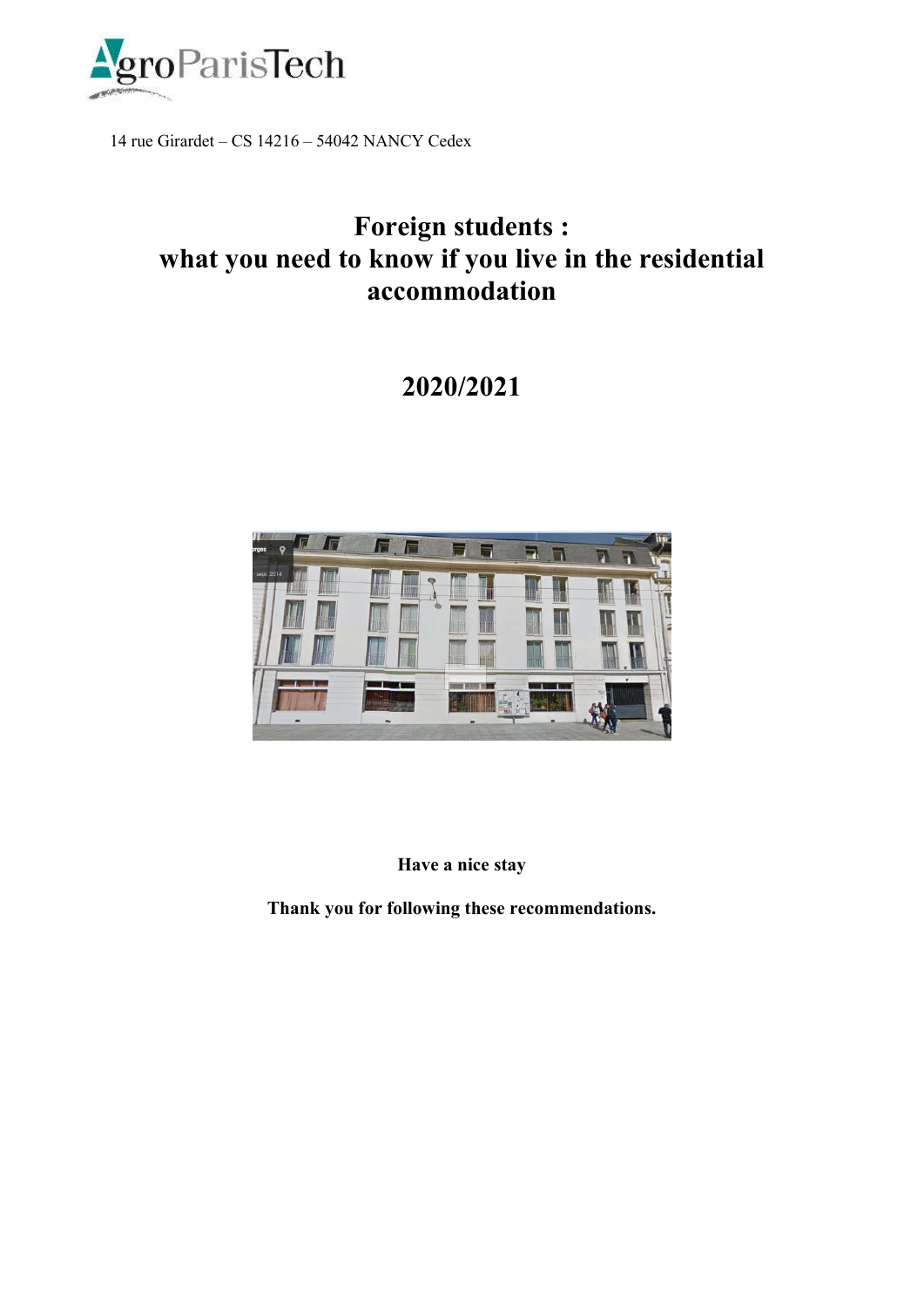#### *ACCESS MAP*

#### HOW TO GET TO THE RESIDENTIAL ACCOMMODATION OF AGROPARISTECH?

#### Access via the tram : T1 line

*Cathédrale stop* 

*(for access to the residence at 97 rue St Georges)*

*Or at 14 rue Girardet (Don't take St Georges stop! It would take you too far)*



The green line show you the recommended way, 15 minutes on foot or by tram between 'Gare' and 'Cathedrale' stops.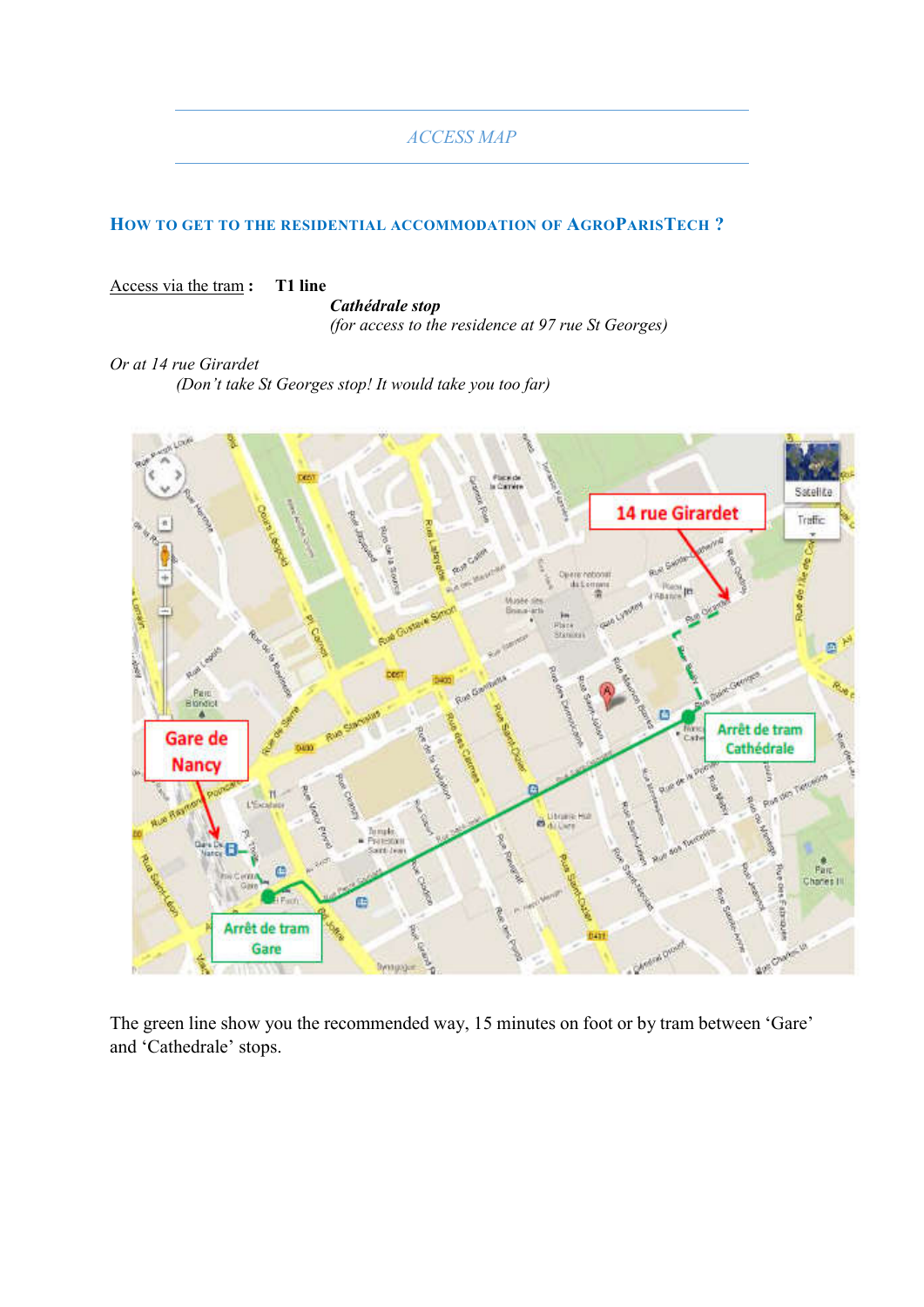## **CONTACTS**

#### Parade Building Réception service- 14, rue Girardet

#### Mrs Florence VORKAUFER Mrs Anne-Sophie NOWAK

7:30 am to 12:30 am- 13:45 to 16:20 9:15 am to 12:30 am- 13:45 to 17:30 (except Friday afternoon) (except Wednesday)<br>Electronic badge repairs, the contracts – house of the contracts – house of the contracts – house of the contracts – house of the contracts – house of the contracts – house of t housing payments excluding credit card email:

 $rent$  contracts – housing benefits anne-sophie.nowak@agroparistech.fr



Housing payment with credit card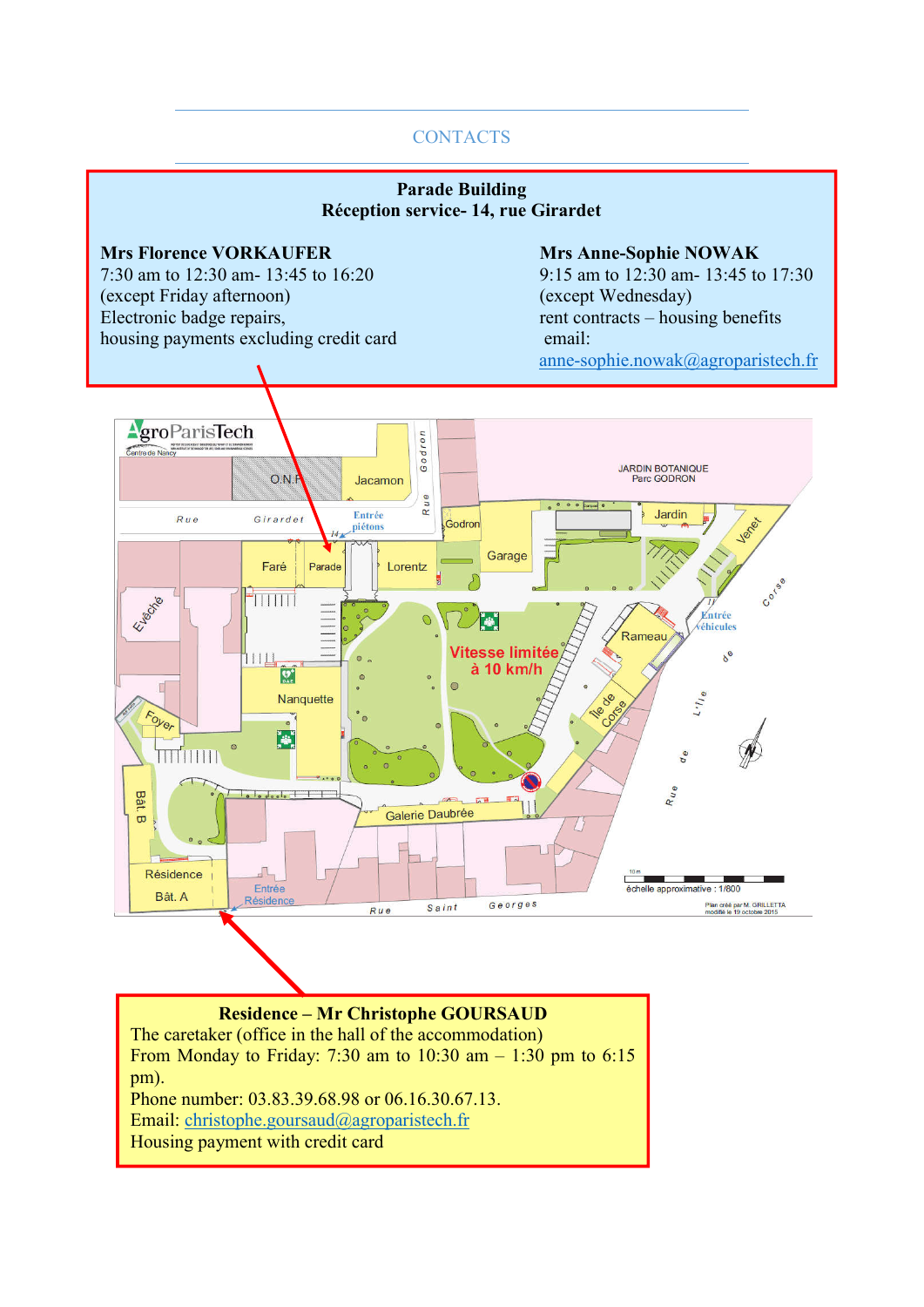# *To move to Nancy*

#### Public transportation (Stan network): http://www.reseau-stan.com

There is one tram line and several bus lines in Nancy. You can't buy your ticket in the tram or the bus.

#### Stan Network prices as for 2020/2021

- SimpliCités monthly card (chip card with the bundle of your choice) or classic bus tickets: « pass »

- Pass 1: 1 hour ride: 1, 30 €
- Pass 10: 10 ride, 1 hour each:  $10 \in$
- Monthly student card (*unlimited rides for 31 days):* 27,50€ (17 € for fellow student)

Selling points: Stan information desk, ticket machines at some of the tram stops and tobacconists.

- Stan information desks:

Train station - Place de la République - 54000 Nancy Open from Monday to Saturday from 9 AM to 7 PM.

44 rue des Carmes – 54000 Nancy Open from Monday to Saturday from 7 AM to 7 PM.

### - Tobacconists near AgroParisTech

- Tabac presse 72 rue Saint Georges - Nancy
- Tabac presse loto Le Reinitas 1 place de la Division de Fer - Nancy
- Tabac loto du point central *(near the cultural shopping center « hall du livre »)* 30 rue Saint Dizier – Nancy

### Cycling:

There is a public bicycle hire service http://www.velostanlib.fr/

Green cycles for short periods – Stan lib,  $15\epsilon$  per year and the first half an hour is free. Online subscription

Red cycles for long periods – go to the "maison du vélo, 6, rue Claude Charles | 54000 Nancy (near Place Stanislas) http://maisonduvelo.grand-nancy.org/location-de-velo/tarifs/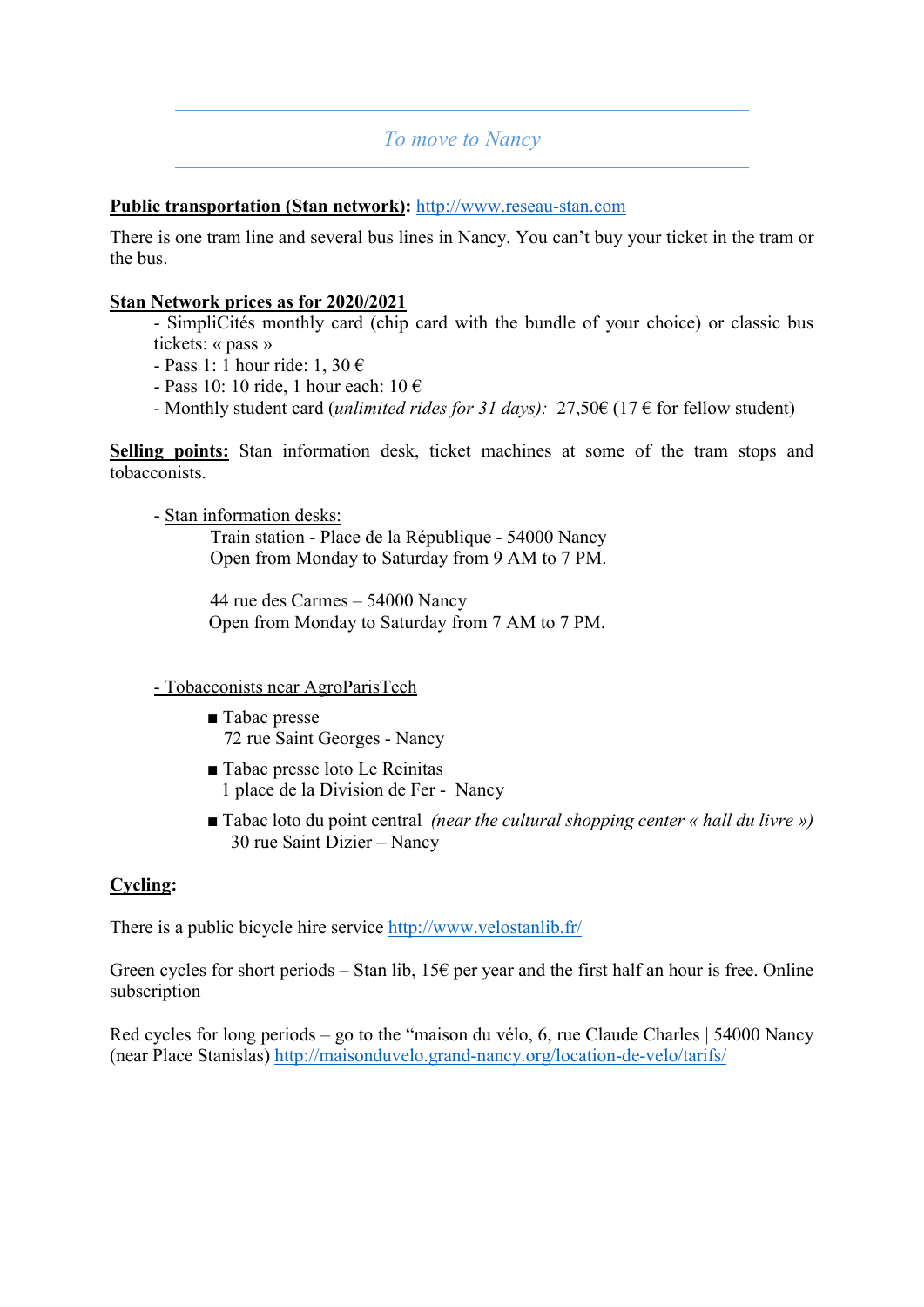# *General information*

On your arrival, you will receive a key and an electronic badge (which open doors 16 Rue Girardet, 11 Rue Ile de Corse, 97 Rue Saint Georges, the residential accommodation and the « F room » (open 24h/24h with computers).

The badge and key are free, and must be returned before your departure. If you do not return, an amount of 15 euros for the badge and  $35 \text{ } \in$  for the room key will be charged. Mr Goursaud will install you and draw up the entry inventory.

If you have any housing problems (in your room or in the common room, for example burnt out bulb, basin blocked…) please contact Mr Goursaud.

If Mr Goursaud is out of his office or on holiday you can send an email to permanencenancy@agroparistech.fr

Out of these office times and only in case of emergency (water leak, power failure…), please contact 06 21 87 35 13 and explain your problem. Be careful with your room key room. If you lose it the security staff won't come!

When you want move out of the residency, ask Mr Goursaud for an appointment for the exit inventory (at least 15 days before).

#### Deposit

Deposit: the amount is 200€ paid by bank transfer. This will be returned when you leave.

#### Civil liability insurance

It is mandatory to subscribe to this insurance, in order to cover every damage. The address must be: 97 Rue Saint Georges, 54000 NANCY

The LMDE and MGEL offer a special kind of civil liability insurance, especially made for students: unlike other insurances, it covers every necessity specific to student life: housing, study, sport, baby-sitting …

The registration with one of those students mutual will be done in France when you arrive. Those offers accounts for 18€ (with the LMDE) or 28€ (with the MGEL).

#### You have to provide Mrs Nowak with a copy of your civil liability insurance attestation.

#### Housing benefits

Do it when you arrive on the website: www.caf.fr The application is online and you need the information below:

The address : 97 Rue Saint Georges-54000 NANCY The landlord : AgroParisTech The amount of the rent and the siret number: 130 002 850 00068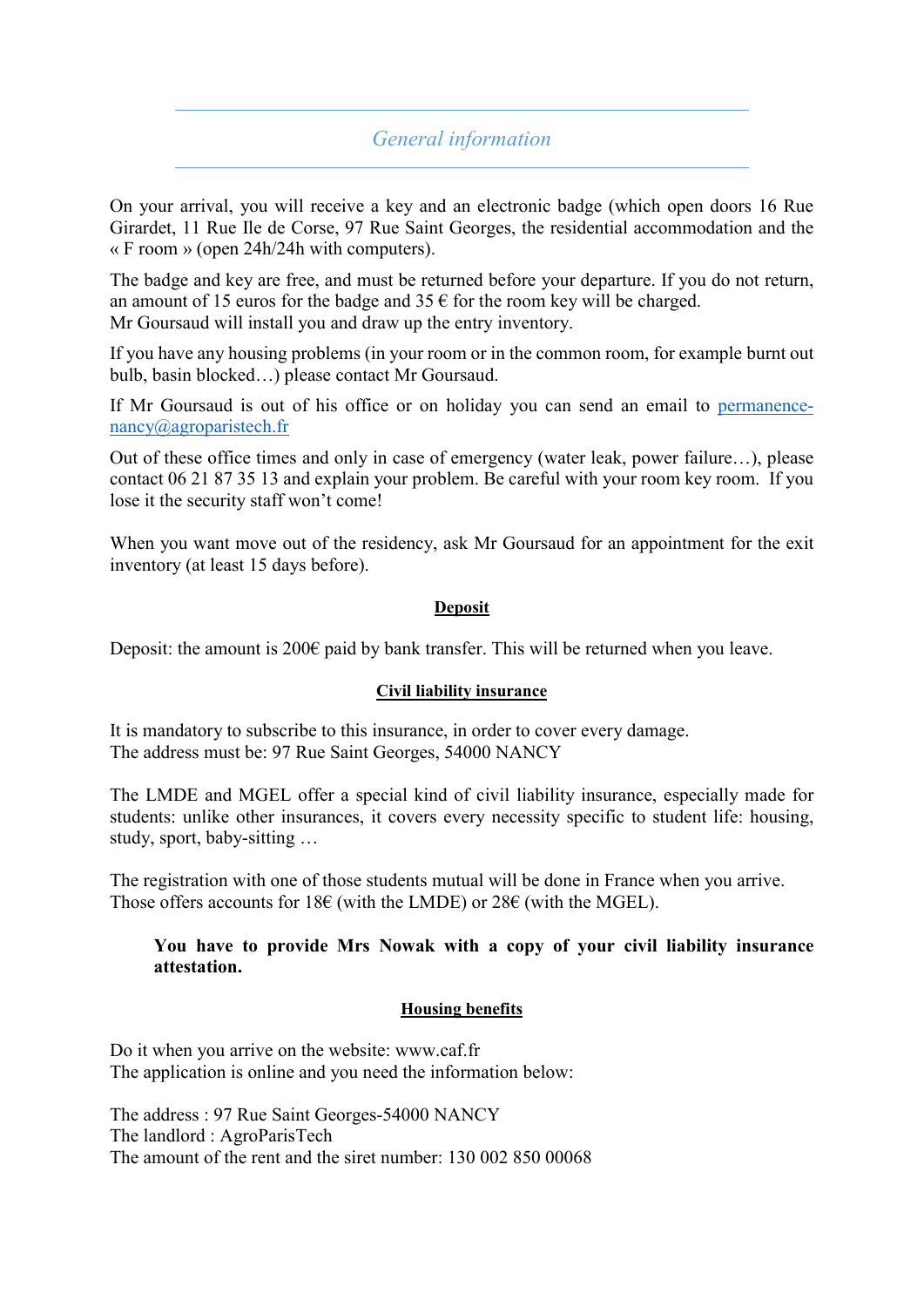#### Payment

You must pay the rent before the 5th of each month:

#### A dormitory room: 195  $\epsilon$  per month

| <b>CREDIT CARD</b>   | <b>CHECK</b>                                                                                                                                                                                                                                                                                                                                        | <b>MONEY</b>     | <b>TRANSFER</b>                    |
|----------------------|-----------------------------------------------------------------------------------------------------------------------------------------------------------------------------------------------------------------------------------------------------------------------------------------------------------------------------------------------------|------------------|------------------------------------|
|                      | <b>BANOUE ART-MONEY</b><br>someon towardown listing can't as now<br>escoc<br>2689.05<br>ren a Maria<br><b>SOUTHERN PERSONAL ARRAIGNMENT</b><br><b>BOARD REPEARE</b><br><b>MONSIBUR PELTIER JEAN FAL</b><br>200001048<br>105111-000<br>LOANS 872<br><b>GAME CANCAM</b><br>2016 0070201511 -115201<br>ソロロロコミン<br>Votre nom<br>Vos références bancaire |                  | <b>VIREMENT</b><br><b>BANCAIRE</b> |
| <b>INTERLOCUTOR:</b> |                                                                                                                                                                                                                                                                                                                                                     |                  |                                    |
|                      | Mr                                                                                                                                                                                                                                                                                                                                                  | Mr               |                                    |
| Mr                   | <b>GOURSAUD</b>                                                                                                                                                                                                                                                                                                                                     | <b>GOURSAUD</b>  | Mrs                                |
| <b>GOURSAUD</b>      | <b>Mrs</b>                                                                                                                                                                                                                                                                                                                                          | <b>Mrs</b>       | <b>NOWAK</b>                       |
|                      | <b>VORKAUFER</b>                                                                                                                                                                                                                                                                                                                                    | <b>VORKAUFER</b> |                                    |
|                      | <b>NOWAK</b>                                                                                                                                                                                                                                                                                                                                        | <b>NOWAK</b>     |                                    |

# *General rules in the residence*

As a reminder: Noise and music is not allowed after 10:00PM. Smoking is not permitted anywhere in the building. The ashtray is in front of the 'St Georges' room.

For your safety and especially in winter, leave all the doors clear (don't block them with the doormats).

On the ground floor, you will find sofas and a ping-pong table, don't stay after 10 pm in order not to disturb the other residents.

You must clean your room and when you move out and leave it as clean as you found it.

It is forbidden to add electrical devices to your room.

It's possible to invite a guest for 24 hours maximum (always ask Mr. Goursaud before)

Free Wi-Fi is available in the residential accommodation. All information is on www.wifirst.net.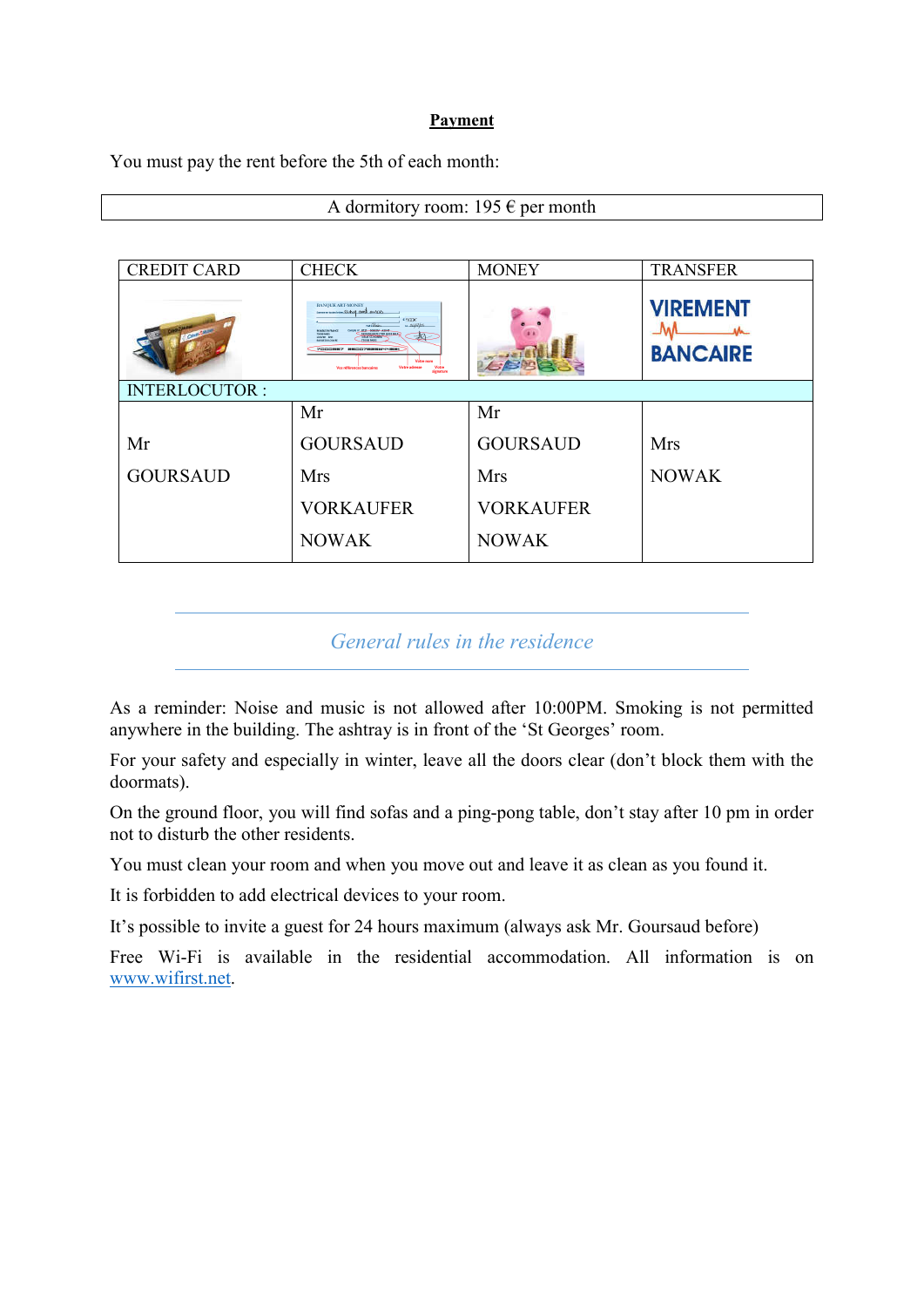*Regular mail and package*

On the ground floor, you will find a pigeon-hole for each room. If you want to receive letters, the address is:

Mr or Mrs

Residence des étudiants d'AgroParisTech

Chambre ou studio XXX

97 Rue Saint Georges

54000 NANCY

You can pick up packages from the tobacconist near AgroParisTech

RELAIS COLIS - TABAC AU PACHA, 11 Rue Saint Dizier

- KIALA – TABAC PRESSE LE REINITAS, 2 places de la division de fer or from the post office 66 Rue Saint Dizier.

*Laundry*

A laundry is available in the basement (2 washers and 2 dryers). The cost is  $4.50\epsilon$  per wash of 8kg (detergent included). The machine accepts  $2\epsilon$ ,  $1\epsilon$  and 50 cent coins. The dryer is free of charge. Don't leave clothes in the laundry as they could be thrown in the garbage.

When you come back from a field or forest project, you must enter the building by the basement and clean your shoes with the boot-washer and use the lift to go back to your room.

*Floors*

Don't leave personal belongings in the corridor or in the shower or shoes in front of your door because the housekeeper washes the floor every morning from Monday to Friday 8am to 12 pm.

*Kitchen*

For safety reasons, you mustn't cook in your room. A kitchen is available on each floor. You will find cooking utensils and tableware.

Every day, the housekeeper cleans the floor and the table (please respect their job). You have to do the basic cleaning of the kitchen: washing and putting away dishes, removing all remaining food and waste, cleaning the table.

The fridges, oven and electric cooktops must be clean after use.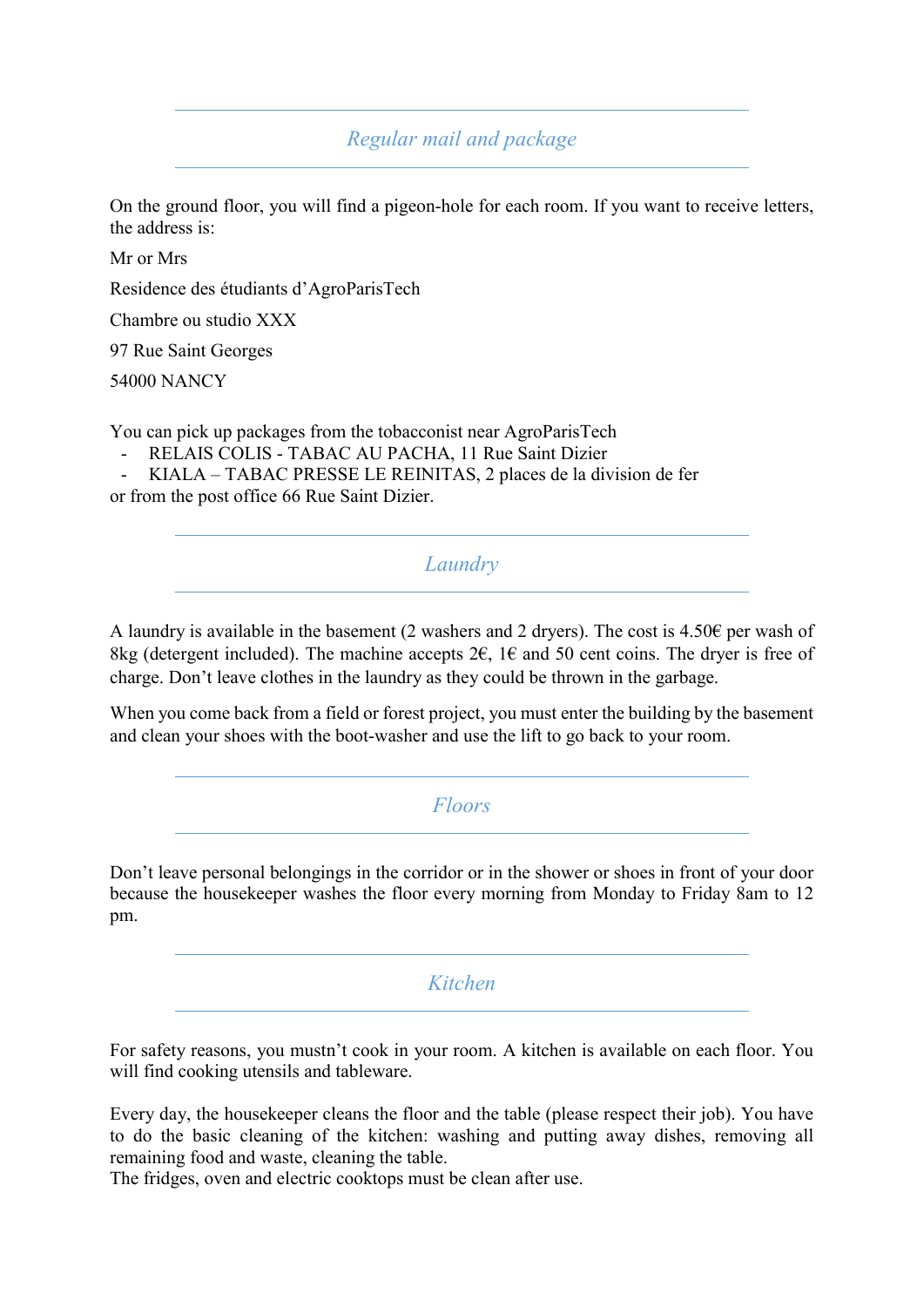Do not leave equipment unattended. Garbage:

- Put bottles in the green bin and take out to the container (ground floor) during the week between 10 am to 6 pm.
- Empty the compost bin and clean it.
- Use recycling bins (cardboard, plastic and metal)

Don't add electrical devices (except for coffee makers and unplug it from the power supply after use).

Supermarket:

Leclerc des 2 Rives, next to the university canteen (see below) Carrefour city rue Saint Georges and rue Saint Nicolas Carrefour express île de Corse Nancy

*University canteen (RU)*

### University canteen (Restaurant universitaire) (RU)

Price 2019/2020 = 3,30  $\epsilon$  per meal

STANISLAS-MEURTHE - 17 Boulevard d'Austrasie 54000 Nancy - 03 83 19 21 43 Open from Monday to Friday, 11: 30 AM to 2 PM Menu online on website http://www.crous-lorraine.fr/restaurant/stanislas-meurthe/

![](_page_7_Picture_11.jpeg)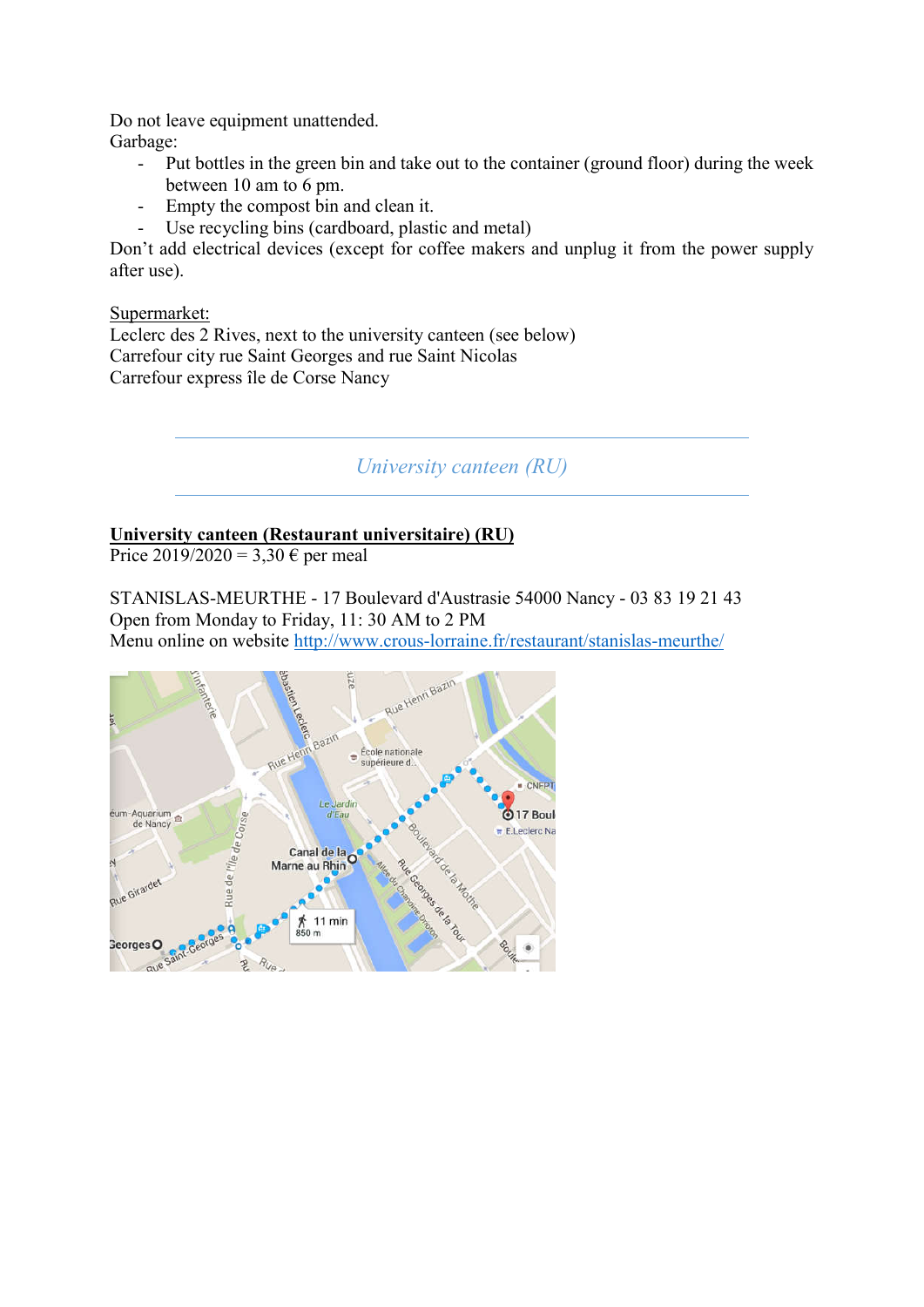COURS LÉOPOLD - 16 cours Léopold 54000 Nancy - 03 83 32 70 60 Open every day of the week. Menu online on website http://www.crous-lorraine.fr/restaurant/cours-leopold/

![](_page_8_Picture_1.jpeg)

You can pay using a credit card or your IZLY account (see below). Most of the RUs in Nancy won't accept cash.

#### *IZLY account*

*Your IZLY account* : It allows you to pay for your meals at the RU. You have to create it after you receive an email asking you to create your account.

With the help of your temporary password given in the validation email, you'll be able to access your online account in a few steps.

To take full advantage of all the services that come with your IZLY account, you can download the dedicated application from the App store, Google Play or Windows Phone Store.

#### How to re-load your account:

On the application or website homepage, look for the « recharger » section: here you can re-load money onto your account.

#### How to pay for your meal:

In order to pay with your mobile phone, open your application, select "payer", create a QR code, and put it in front of the cash desk optical code reader at the university canteen.

*NB : Unlike other student cards, AgroParisTech student card won't allow you to pay with your IZLY account , therefore you are obliged to use the cell phone application.*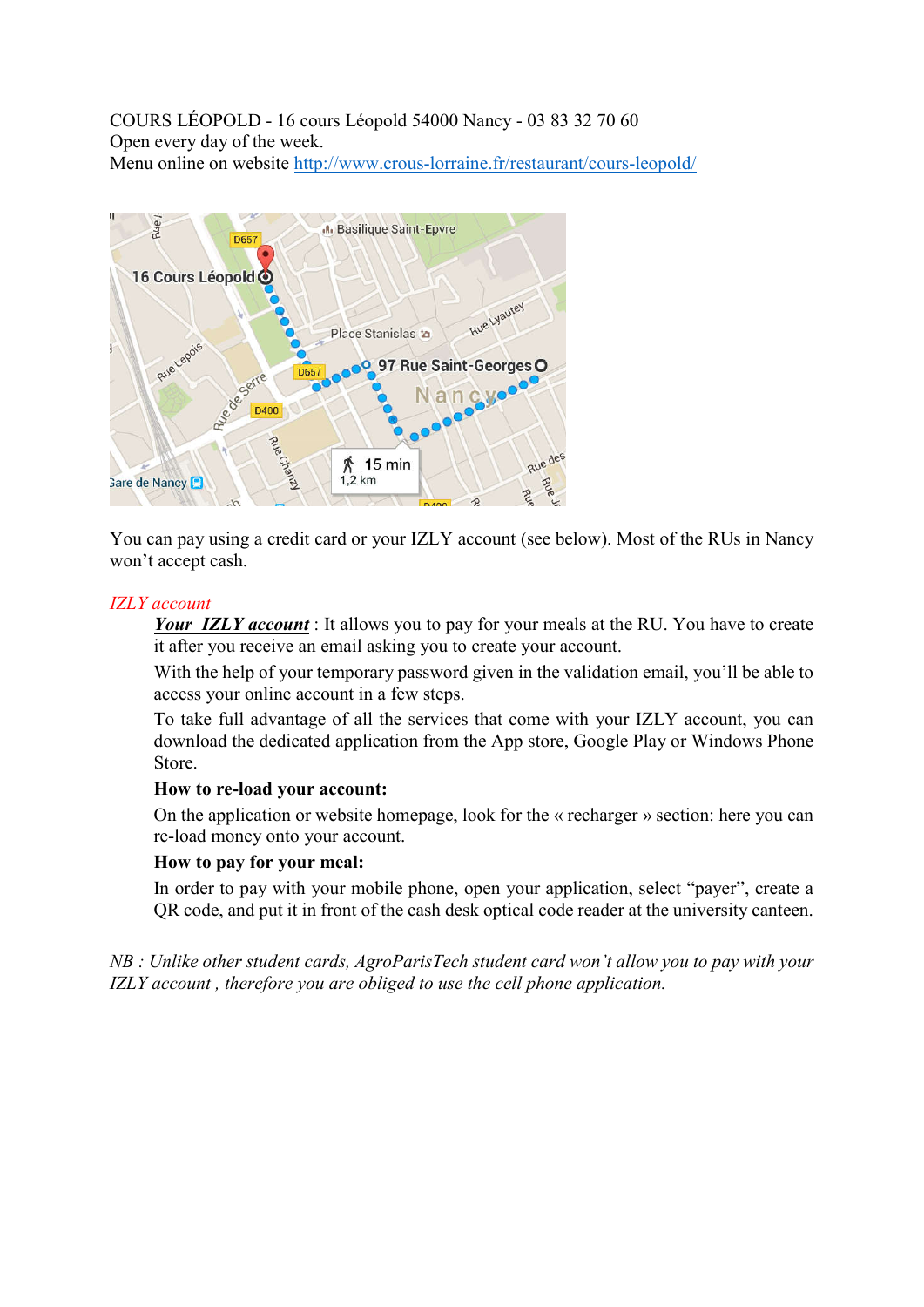# *Health information*

A pharmacy is the place where you buy your medicine: some medicines don't require a prescription from your doctor. Those medicines won't be refunded by social security.

Some of them can't be sold to you without prescription. Among them are antibiotics, contraceptive pills, and generally speaking, every potent medicine.

If you need help you can call people who live in the campus on 06 21 87 35 13 and explain your problem.

- 1- In case of emergency and you can't move to a medical center, call :
- $\triangleright$  Emergency unit or SAMU (free call) 15
- $\triangleright$  Fireman (free call) : 18 or 112 (cell phone)

### 2- To obtain urgent medical attention

- $\geq$  SOS Médecin : 0 826 46 54 54 ou 0 826 46 46 24
- $\triangleright$  On-call Doctor : 03 83 30 20 10
- « Medical house » (every evening and week-end) 31 Rue Lionnois, 54000 NANCY : 07 71 66 45 42
- CHRU Hôpital Central : 03 83 85 85 85 In case of emergency, you have to go directly to an emergency unit, in the nearest hospital. Those units are open 24/7. Service des Urgences Hôpital Central – entrance « rue Lionnois » – 54000 Nancy https://www.medecindegarde-nancy.fr/
- $\triangleright$  On-call dentist (Saturday 2pm 5pm and Sunday 9 am-11 am): 03 83 32 01 01
- Pharmacist on duty (After 9 pm : go to the Hôtel de Police, boulevard Lobau à Nancy) : 03 83 32 01 01 ou www.3237.fr
- 3- To arrange a medical appointment
- Health Center « Centre de soins » MGEN 6, rue Désilles, BP 70 396, 54007 Nancy Cedex

You can make an appointment on line: (free medical consultation with the carte vitale) https://www.mgen.fr/etablissements/centres-medicaux-et-dentaires/centre-de-nancy/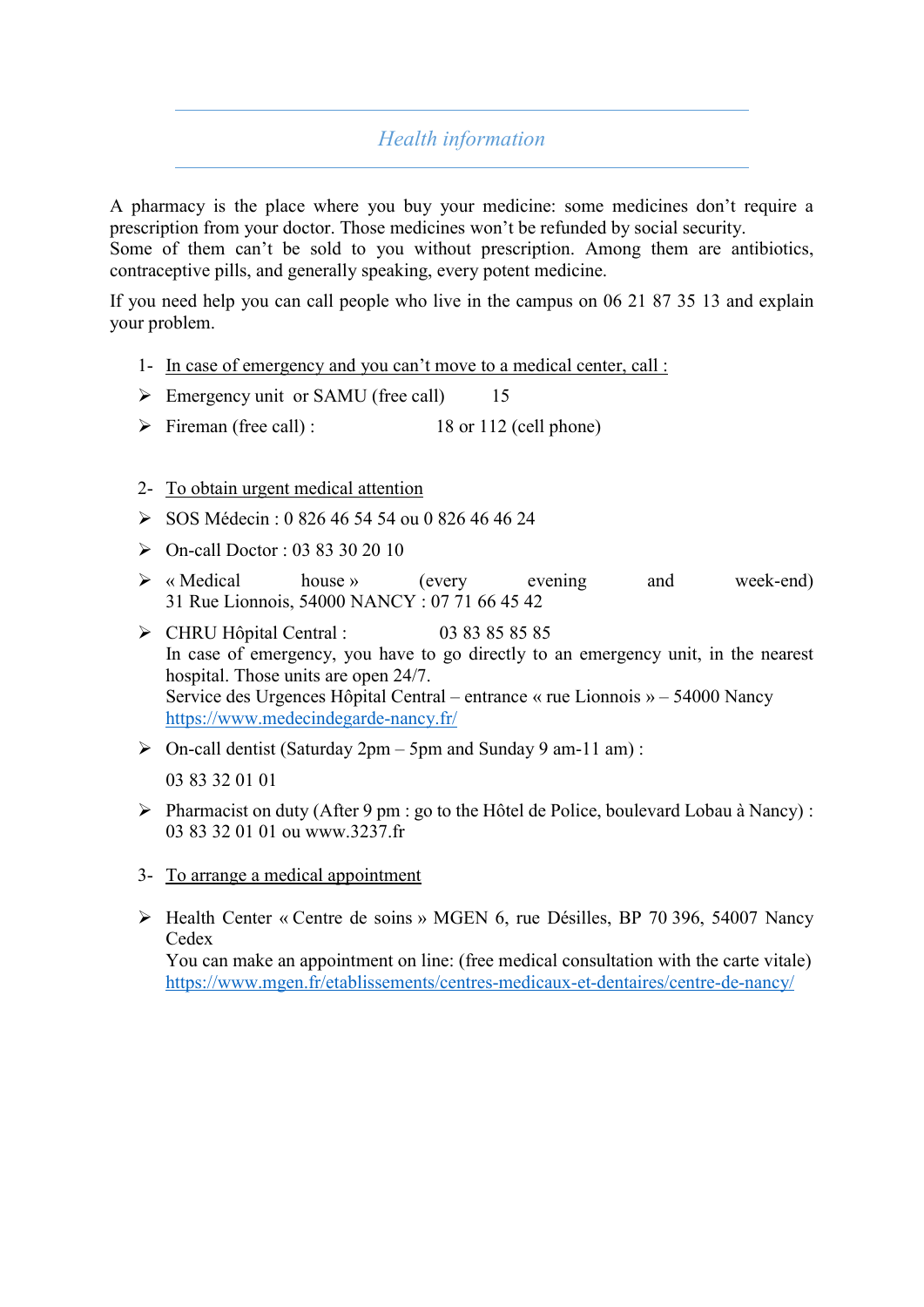*Sport and Student associations*

UNIVERSITY SPORT: The SIUAP (sport student card) is free for AgroParisTech and Université de Lorraine students.

It allows you to have access to all of the sports structures dedicated to students within Nancy.

For further information and to register, follow this link: http://sport.univ-lorraine.fr/

http://sport.univ-lorraine.fr/fr/informations-generales/demarches-pour-pratiquer-modalitesdadhesion-au-suaps

If you want to register, also get in touch with the person responsible for sport within the ADEF *(association des étudiants d'AgroParisTech centre de Nancy – AgroParisTech Nancy students association).*

#### AGROPARISTECH STUDENTS ASSOCIATION

You'll find everything you need to know about students association in AgroParisTech through this link

#### http://www.agroparistech.fr/Associations-etudiantes,1024.html

FAE (AgroParisTech Student Associations Federation) allows all of the student association of AgroParisTech to be represented in front of partnership organizations, administrations, former students, private structures...

#### ADEF (forester students association):

This association organizes all of the events relative to student life: forest related entertainment, sport, culture and social events.

#### AIF (Forester Interaction Association)

This association aims to gather and create interaction between all of the foresters, whether they are professionals or students: It facilitates job hunting for students. http://www.forestiers.org/

IFSA (International Forestry Student's Association):

This association aims to create contact and interaction between forester students on a worldwide scale, allowing them to share information, experiences and knowledge.

FAGEAE aims to connect every person that might be related in one way or another with the AETPF master: students, teachers, alumni …

*AgroParisTech library:*

M. David Gasparotto is the library manager in Nancy. At the beginning of the school year, he'll meet you in order to explain how to use the library and how to do research using our dedicated website: http://docpatrimoine.agroparistech.fr/spip.php?page=rubrique&id\_rubrique=71